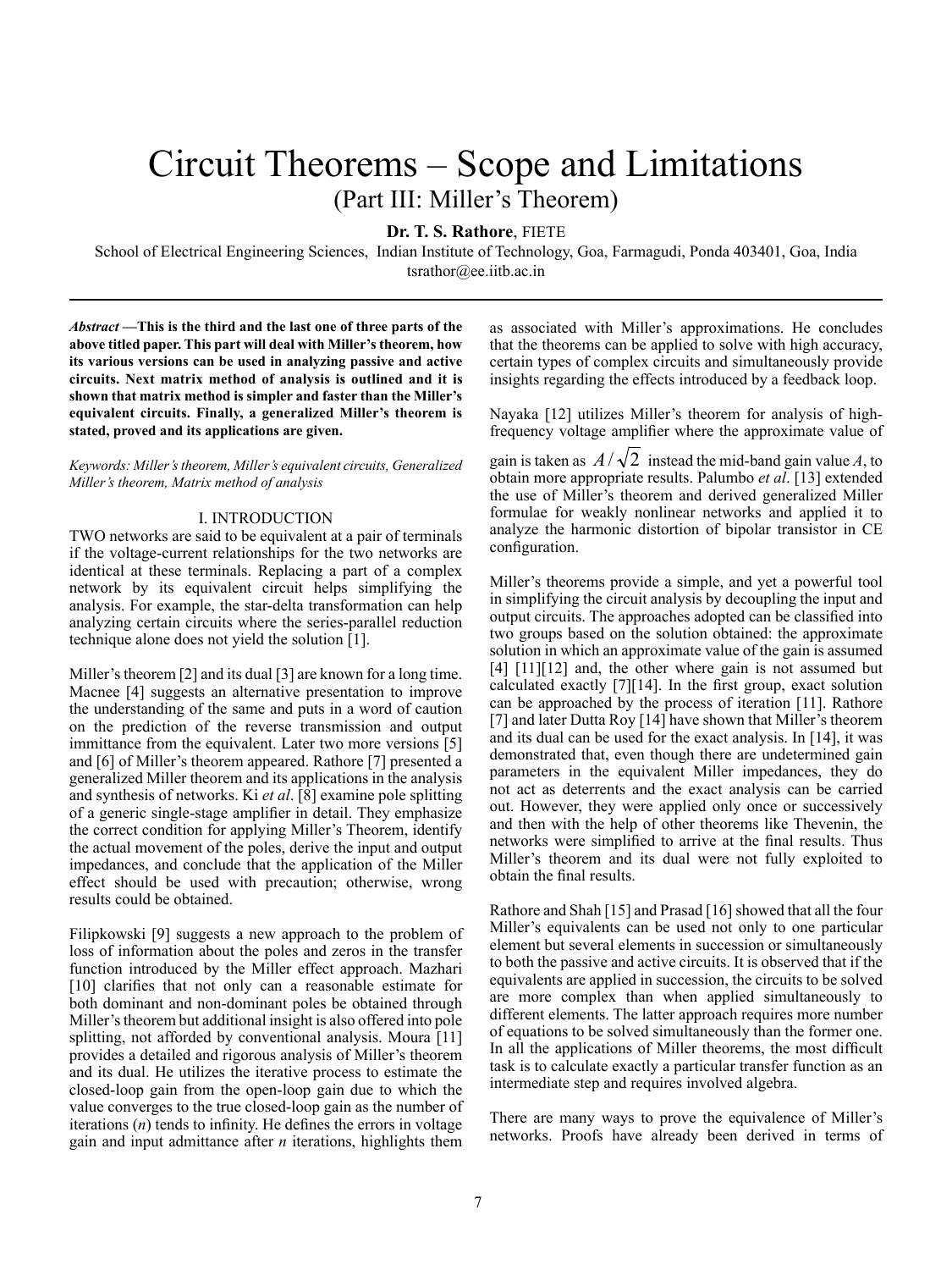network parameters in [7], however, Rathore and Shah have used the substitution theorem [17] to prove them [15].

Matrix method of analysis [18] is given in Section III. It gives the exact solution of the circuit without making any approximation for any transfer function. The classical loop and node methods for passive circuits are the special cases. It gives an insight as to how a reciprocal network can be converted into a non-reciprocal one using controlled sources. No intermediate step for calculating a specific transfer function is required and no special precaution is to be taken for determining any function including output admittance and reverse gain.

Thus we have seen that there is a class of circuits which have controlled sources dependent upon current through or voltage across some passive element in the circuit. However, there is another class of circuits where elements are dependent upon some transfer function (voltage, current, resistance and conductance). These are evolved when a series (parallel) element of a ladder is replaced by two elements dependent upon one of the transfer functions.

Two 2-port network  $N_1$  and  $N_2$  can be connected in four possible feedback connections, namely, parallel-parallel (PP), series-series (SS), parallel-series (PS) and seriesparallel (SP) connections [1]. For each connection, there is one particular Miller's theorem known which when applied to  $N_2$  (say), reduces it to an equivalent 2-port consisting of two 2-terminal emittances, one appearing at each port of  $N<sub>1</sub>$ . However, each of these known theorems deals with a special  $N_2$  network. Rathore deals with four generalized Miller's equivalent circuits[7]; each one is applicable to a particular connection of the general two 2-port network  $N<sub>2</sub>$ . From these equivalent circuits, a generalized Miller's theorem is stated. Many known results, such as capacitance multiplication, high input impedance of the emitter follower and the Darlington pair, and synthesis of driving point and transfer functions by some network configurations, can be understood/explained through the Miller's theorem.

#### II. Miller's equivalent circuits

*A. Miller voltage transfer function equivalent circuit* Consider the circuit shown in Fig. 36(*a*). Here

Let

$$
i_A = -i_B \tag{78}
$$

$$
\frac{\nu_B}{\nu_A} = A_v. \tag{79}
$$

The circuit can be represented as shown in Fig. 36(*b*) using the substitution theorem. The voltage sources  $v_4$  and  $v_5$  are replaced by equivalent resistances

$$
R_1 = \left(\frac{A_v}{1 - A_v}\right)R
$$
 and  $R_2 = \left(\frac{1}{A_v - 1}\right)R$ . (80)

keeping the same potentials at points P and Q as shown in Fig. 36(*b*). Finally, the two series resistances (*R* and  $R_1$ ) and (*R* and  $R<sub>2</sub>$ ) in Fig. 36(*c*) are replaced, respectively, by

$$
R_A = \left(\frac{1}{1 - A_v}\right)R, \qquad R_B = \left(\frac{A_v}{A_v - 1}\right)R. \tag{81}
$$

Thus, *R* in Fig. 36(*a*) can be replaced by two resistances  $R_A$  and  $R<sub>B</sub>$  as shown in Fig. 36(*d*).



Figure numbers and equation numbers are in continuation with the Part 2 of the paper published in volume 9 no. 1, pp.1-12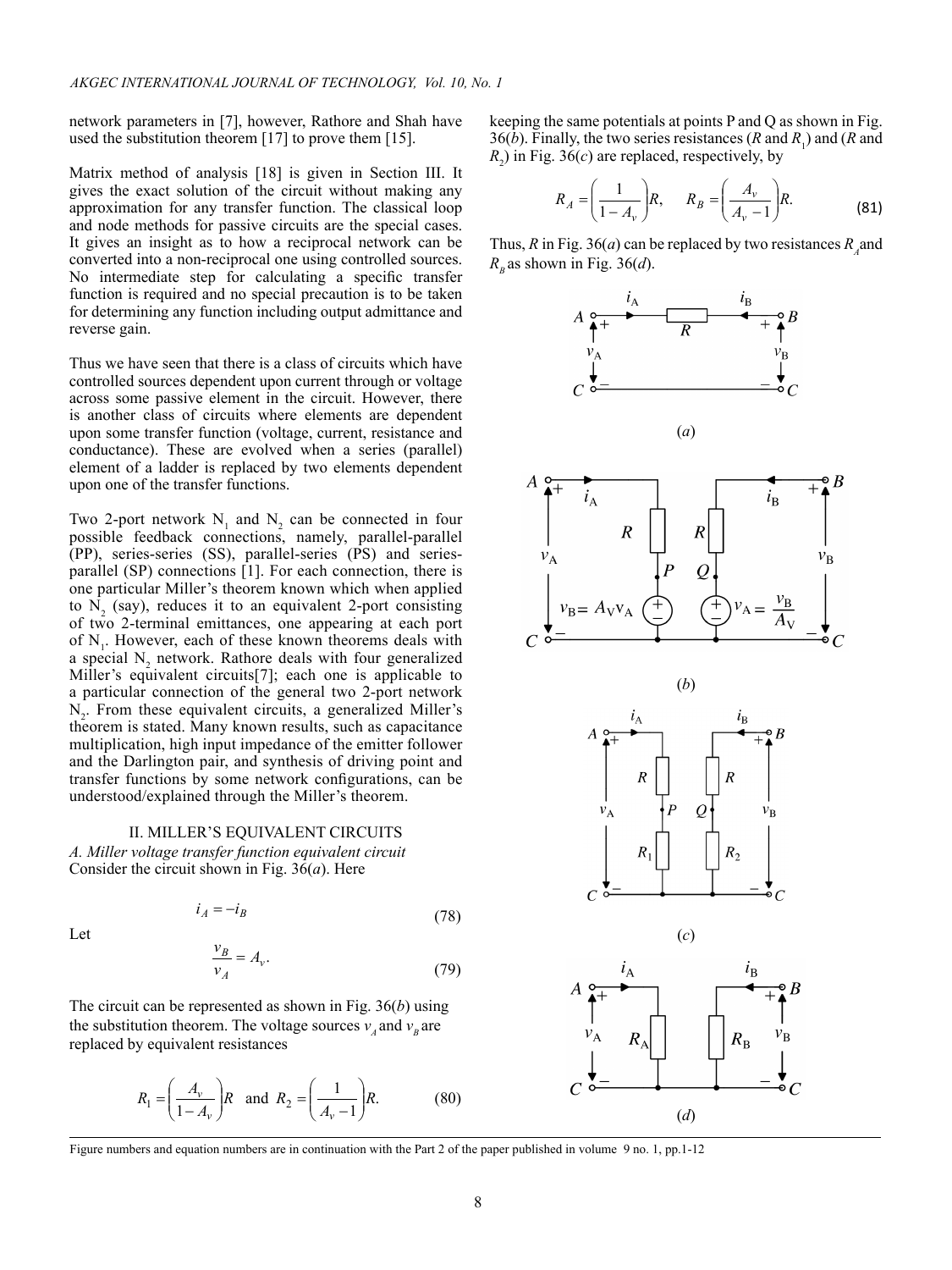

Figure 36. (*a*) Circuit; (*b*) - (*e*) Equivalent circuits.

By using the substitution theorem, the resistance  $R<sub>B</sub>$  can be replaced by a current source  $i_A = v_A/R_A$  as shown in Fig. 36 (*e*). This Miller's voltage equivalent will be shown to be more convenient to use than Fig. 36(*d*) when applied simultaneously. In general, there are  $^{N-1}C_2$  possible ways of choosing a resistor in a circuit to which the Miller's voltage equivalent circuit can be applied, where *N* is the number of nodes.

*B. Miller transfer resistance equivalent circuit* In Fig. 37(*a*), let

$$
\frac{v_B}{i_A} = R_E \tag{81}
$$

then the Miller resistance equivalents are shown in Fig. 37(*a*) and (*b*). The values of the Miller's current equivalents are

$$
R_A = R + R_E, R_B = -R_E \tag{82}
$$



Figure 37. (*a*)-(*b*) Equivalent circuits.

*C. Miller current gain equivalent circuit* Consider the circuit shown in Fig. 38(a). Here

$$
v_A = v_B. \tag{83}
$$

$$
\frac{i_B}{i_A} = A_i \tag{84}
$$

Fig. 38(*b*) - (*d*) give the Miller's current equivalents. The voltage sources in Fig. 38(*c*) are replaced by the resistances  $R_1$  =  $RA_i$  and  $R_2 = R/A_i$  keeping the same potentials at points *P* and *Q*. Finally, in Fig. 37(*d*), the two series resistances are replaced by

$$
R_A = (1 + A_i)R,
$$
  $R_B = \left(1 + \frac{1}{A_i}\right)R,$  (85)

Thus, *R* in Fig. 38(a) can be replaced by two resistances  $R_A$ and  $R<sub>B</sub>$  as shown in Fig. 38(*d*). While applying Miller's current equivalents there is an increase in the number of nodes by one. Note that in this equivalent  $i<sub>B</sub> = 0$  will be a trivial case.



Figure 38. (*a*) Given circuit. (*b*) - (*d*) Equivalent circuits.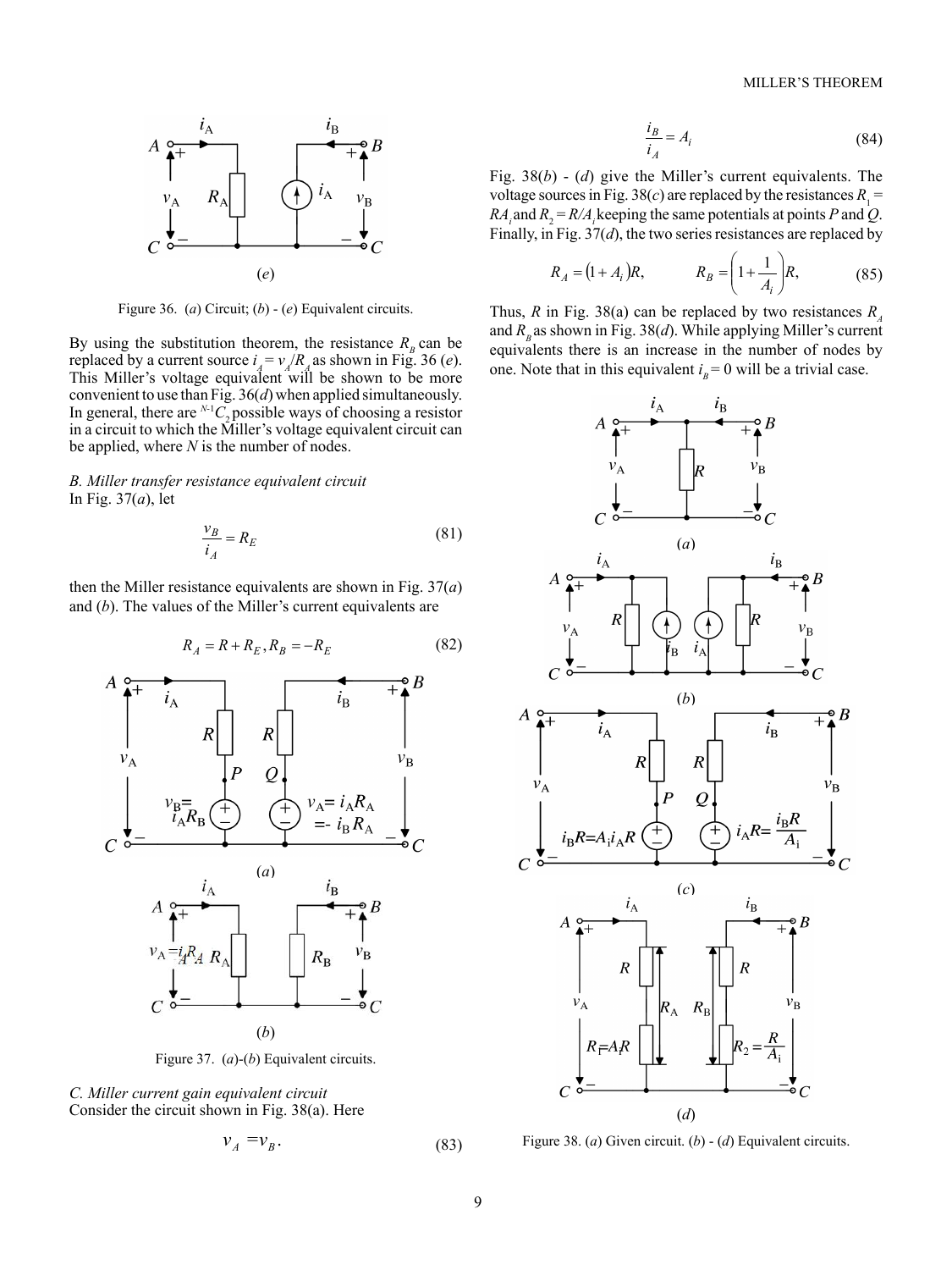*D. Miller transfer conductance equivalent circuit* In Fig. 39(*a*), let

$$
\frac{i_B}{v_A} = G_E \tag{86}
$$

then the Miller conductance equivalents are shown in Fig. 39(*a*) and (*b*).



Figure 39. (*a*)-(*b*) Equivalent circuits.

Thus, *R* in Fig. 39(*a*) can be replaced by two resistances  $R_A$ and  $R<sub>B</sub>$  as shown in Fig. 39(*b*) with the following values

$$
R_A = \left(\frac{1}{1 - G_E R}\right) R, \qquad R_B = \frac{1}{G_E}.\tag{87}
$$

Here also the number of nodes will increase by one.

The MVE was initially called by the name Miller's theorem. Later all others are also called as various versions of Miller's theorems.

## *EXAMPLE* 1

For the circuit shown in Fig. 40(*a*) determine the voltage ratio  $A_v = v_2/v_1$  using Miller's theorem.





Figure 40. (*a*) Bridged-T network. (*b*) Equivalent circuit.

Using Miller's transfer voltage equivalent to the resistor 3, the circuit reduces to that shown in Fig. 40(*b*) where

$$
R_A = \frac{3}{1 - A_v}
$$
 and  $R_B = \frac{3A_v}{A_v - 1}$ .

Solving the circuit by series-parallel reduction technique gives

$$
A_v = \frac{v_2}{v_1} = \frac{12A_v}{75A_v - 38} \Rightarrow A_v = \frac{2}{3}.
$$
 (88)

Applying Miller resistance equivalent to the resistor 3, the circuit reduces to that shown in Fig. 40(*b*) where  $R_A = 3 + R_E$ ,  $R_B = -R_E$  and  $R_E = v_2/i_A$ . Analysis of the circuit gives

$$
R_E = \frac{v_2}{i_A} = \left(\frac{12 R_E + 36}{37 R_E - 114}\right) R_E \implies R_E = 6.
$$
 (89)

Or

$$
\left(\frac{v_2}{(v_1 - v_2)/3}\right) = 6 \Rightarrow \frac{v_2}{v_1} = \frac{2}{3}.
$$

From the above example, the following observations are made. Choosing the resistor whose one end has voltage  $v_2$  and the other end has voltage  $v_1$  leads to the quicker solution if the ratio  $v_2/v_1$  is to be determined. The choice of applying MVE to 3- $\Omega$  resistor is the ideal choice, as it gives directly the desired voltage ratio as the end result and not the intermediate one.

#### *EXAMPLE 2*

In the circuit shown in Fig.  $41(a)$  determine the current through the 5- $\Omega$  resistor.

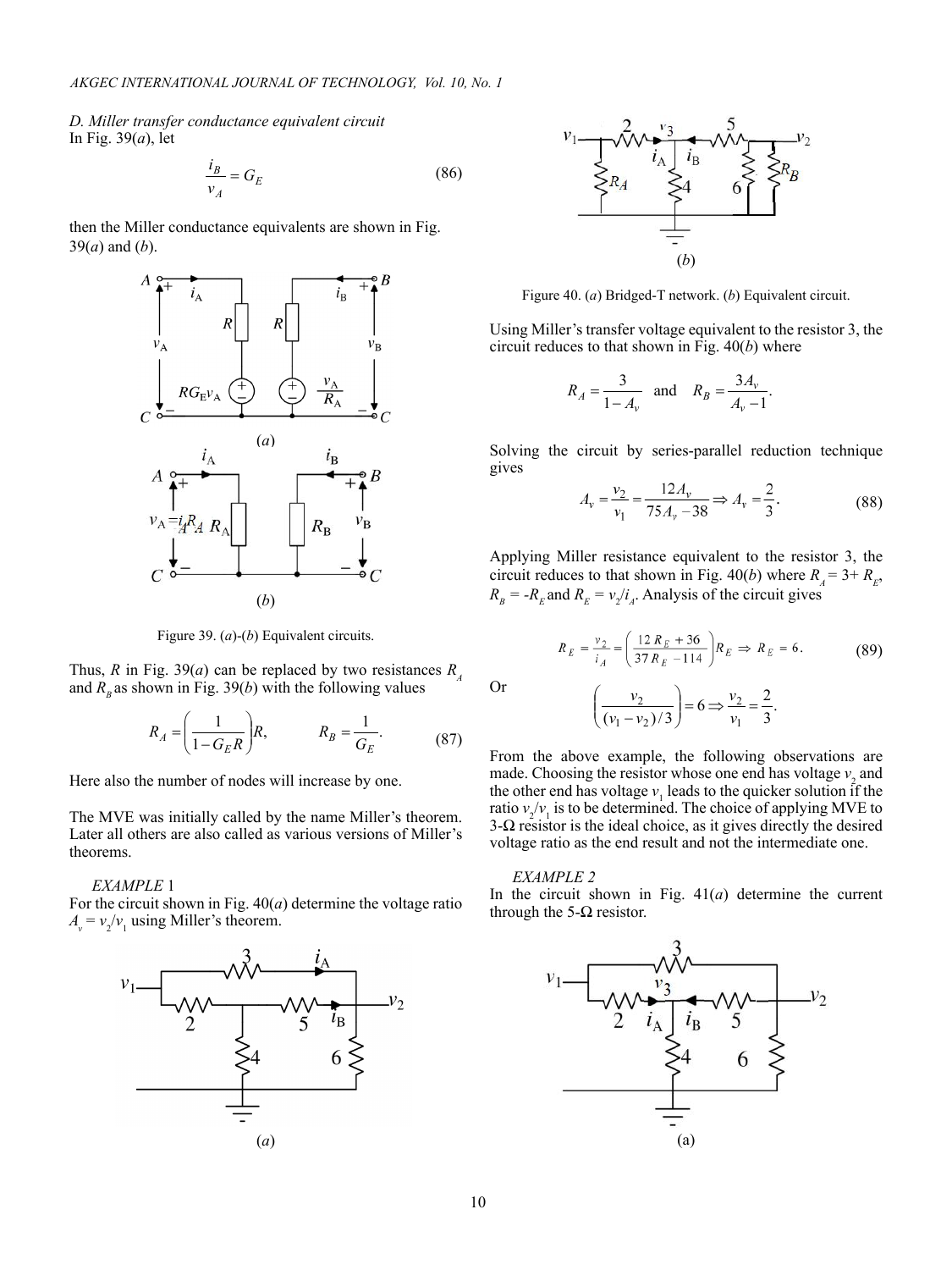

Figure 41. (*a*) Bridged-T network. (*b*) Equivalent circuit.

Applying Miller's conductance equivalent circuit to the  $4-\Omega$ resistor, the resulting circuit is shown in Figure 41(*b*) where  $G_{E} = i_{B}/v_{3}.$ 

Analysis of the circuit gives

$$
G_E = \frac{i_B}{v_3} = \left(\frac{-8G_E}{42G_E + 6}\right) G_E \Rightarrow G_E = 0 \Rightarrow I_B = 0. \tag{90}
$$

The current through  $5-\Omega$  is zero. This is expected as the given circuit is a balanced Wheatstone bridge.

## *EXAMPLE 3*

Determine the voltage ratio  $v_2/v_1$  for the network shown in Figure 42(*a*).

In the previous example we have applied Miller's theorem to one resistor only. However, it can be applied *successively* to other resistors as well. In this problem we shall apply Miller's theorem to more number of resistors *simultaneously*. Applying MVE simultaneously on the three resistors having value *R* the resulting circuit is shown in Figure 42(*b*).

Let 
$$
A_1 = v_2/v_1
$$
,  $A_2 = v_3/v_1$ ,  $A_3 = v_4/v_3$  and  $A_4 = v_2/v_4$ . Obviously



Figure 42. (*a*) Bridged ladder network. (*b*) Equivalent circuit.

$$
A_1 = A_2 A_3 A_4. \tag{91}
$$

and

$$
i_1 = \frac{v_1}{\frac{R}{1 - A_1}}, \quad i_2 = \frac{v_1}{\frac{R}{1 - A_2}}, \quad i_3 = \frac{v_3}{\frac{R}{1 - A_3}}
$$
\nand 
$$
i_4 = \frac{v_4}{\frac{R}{1 - A_4}}
$$
\n
$$
v_2 = (i_1 + i_4)R_L, \quad v_3 = (i_2 - i_3)R,
$$
\n
$$
v_4 = (i_3 - i_4)R.
$$
\n(93)

Substituting for  $i_i$ ,  $i = 1,2,3,4$  and then for  $v_j = 2,3,4$  from eqns. (92) and (93) and simplifying we obtain the following equations.

$$
(2 + R/Rl)A1 - A2A3 = 1
$$
 (94)

$$
3A_2 - A_2 A_3 = 1 \tag{95}
$$

$$
A_1 + A_2 - 3A_2A_3 = 0 \tag{96}
$$

Solving these equations gives

$$
A_{1} = \frac{v_{2}}{v_{1}} = \frac{\begin{vmatrix} 1 & 0 & -1 \\ 1 & 3 & -1 \\ 0 & 1 & -3 \end{vmatrix}}{\begin{vmatrix} 2 + R/R_{L} & 0 & -1 \\ 0 & 3 & -1 \\ 1 & 1 & -3 \end{vmatrix}} = \frac{9R_{L}}{8R + 13R_{L}}.
$$

*EXAMPLE 4*

Consider the circuit shown in Fig. 43(a). Applying the MVE



(*a*)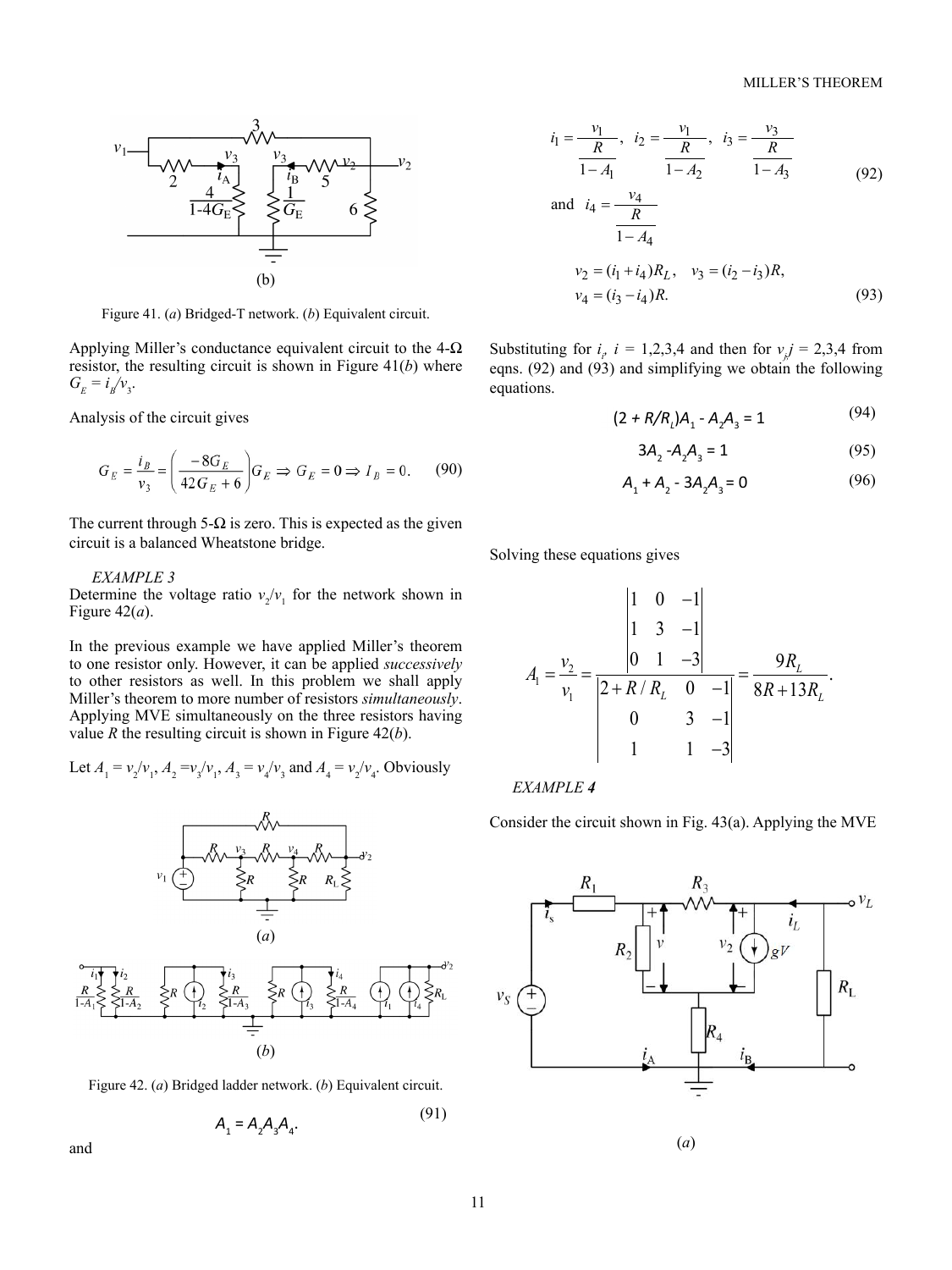

Figure 43. (*a*) Active circuit (*b*) Equivalent circuit.

to  $R_3$  and MCE at node C to  $R_4$  simultaneously, the resulting circuit is shown in Fig. 43(b) where  $A_i = i_g/i_A$  and  $A_v = v_2/v$ . From Fig. 43(b),

$$
i_1 = \frac{v}{\frac{R_3}{1 - A_v}}, \quad v = -i_A \left(R_2 / / \frac{R_3}{1 - A_v}\right),
$$
  
\n
$$
i_L = gv - i_1
$$
  
\n
$$
v_2 = i_B \left[R_L + R_4 \left\{\frac{1 + A_i}{A_i}\right\}\right]
$$
  
\n(97)

From these equations, we obtain

$$
a_1 A_v + b_1 A_i + c_1 A = d_1.
$$
 (98)

$$
a_2 A_v + b_2 A_i + c_2 A = d_2 \tag{99}
$$

where

$$
a_1 = R_2(R_4 - R_3), b_1 = -(R_2 + R_3)(R_L + R_4),
$$
  
\n
$$
c_1 = R_2(R_L + R_4), d_1 = (R_2 + R_3)R_4,
$$
  
\n
$$
a_2 = R_4, b_2 = -(1 - gR_3)(R_L + R_4),
$$
  
\n
$$
c_2 = R_3 + R_L + R_4, d_2 = (1 - gR_3)R_4.
$$

 $A = A_v A_i$ 

Note that  $b_2 d_1 - b_1 d_2 = 0$ . From eqns  $(98)$  -  $(100)$ , we obtain

$$
A_{i} = \frac{a_{1}b_{2} - a_{2}b_{1}}{b_{1}c_{2} - b_{2}c_{1}}
$$
\n
$$
g(R_{4} - R_{3}) + \frac{R_{4}}{R_{2}} + 1
$$
\n(101)

$$
= -\frac{8(14+13)^{3}}{1+\frac{R_{3}}{R_{2}}+\left(g+\frac{1}{R_{2}}\right)(R_{L}+R_{4})}
$$

$$
A_{\nu} = \frac{d_2 - b_2 A_i}{a_2 + c_2 A_i} = -\frac{(1 - gR_3)(R_4 + R_2)}{(R_2 + R_4 + R_3)}
$$
(102)

where

$$
R_4 = R_4 \left(\frac{1 + A_i}{A_i}\right)
$$

Applying potential divider rule at the input and output sides, respectively, gives

$$
\frac{v}{v_s} = \frac{R_2 / / \frac{R_3}{1 - A_v}}{\left(R_2 / / \frac{R_3}{1 - A_v}\right) + R_1}
$$
\n
$$
= \frac{1}{1 + R_1 \left(\frac{1}{R_2} + \frac{1}{R_3} (1 - Av)\right)}.
$$
\n(103)

where  $R_1 = R_1 + R_4 (1 + A_i)$ .

$$
\frac{v_L}{v_2} = \frac{R_L}{R_L + R_4},
$$
\n(104)

Voltage gain is easily obtained as

$$
\frac{v_L}{v_S} = \frac{v_L}{v_2} \frac{v}{v_S} A_v
$$
\n
$$
= \left(\frac{R_L}{R_4 + R_L}\right) \left[\frac{A_v}{1 + R_1 \left(\frac{1}{R_2} + \frac{1}{R_3} (1 - Av)\right)}\right].
$$
\n(105)

## III. MATRIX METHOD

The following steps are involved in the matrix method of node analysis [18].

- 1. The unknown node voltages are identified.
- 2. The controlled variables are expressed in terms of unknown node voltages.
- 3. The dependent and independent voltage sources are converted into current sources.
- 4. The matrix equation  $[Y][V] = [I]$  is formulated.

(100)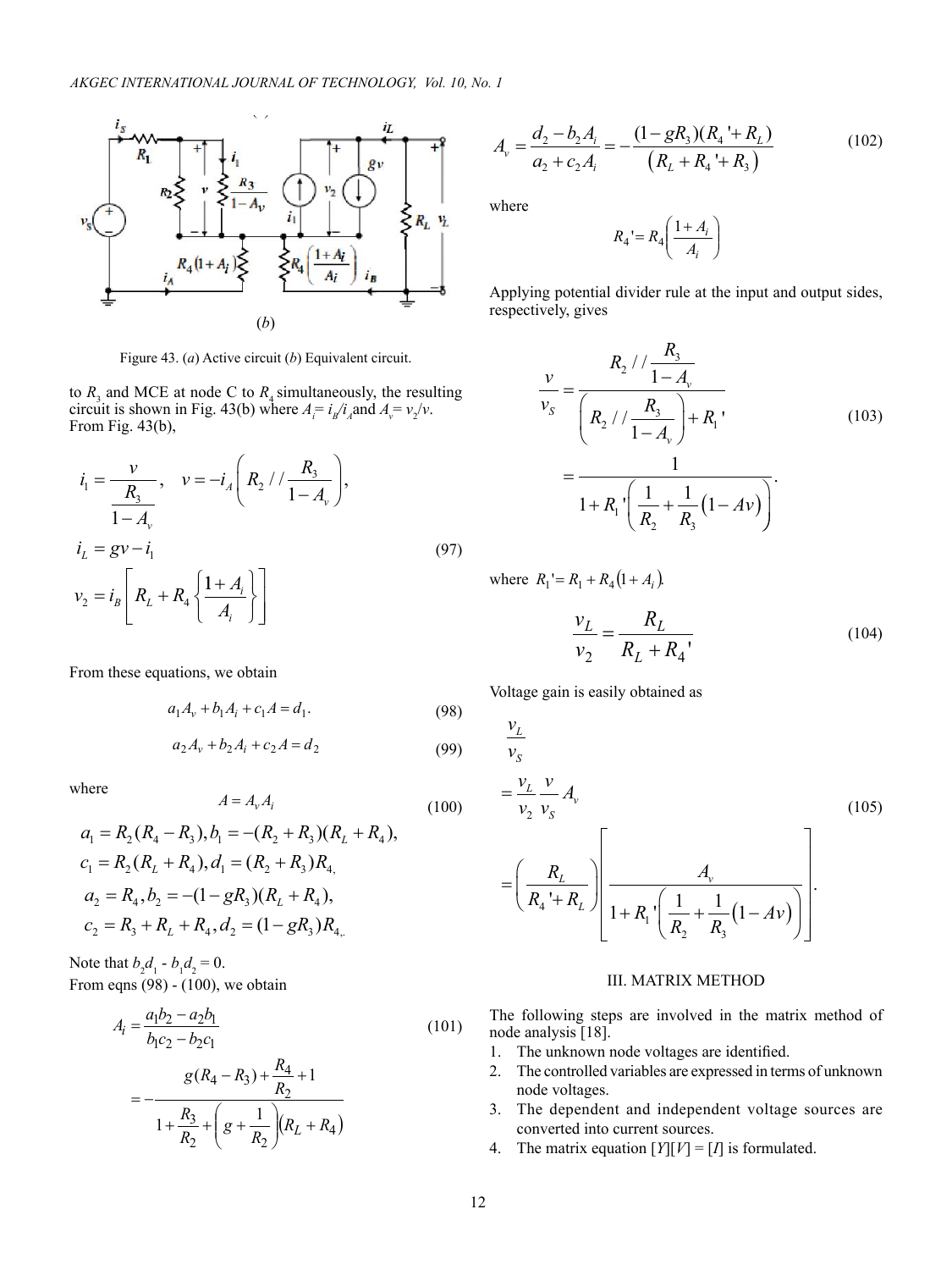- 5. The right hand [*I*] matrix consists of independent and dependent sources. The controlled variables are replaced in terms of unknown node voltages.
- 6. The right hand matrix is split into two parts: one with independent current sources and the other with unknown node voltage variables as

$$
[Y][V] = [I_A] + [X][V]
$$

where  $[X]$  is a suitable admittance  $[Y]$  matrix. The second term on the right hand side is brought to the left hand side and subtracted element by element from the [*Y*] matrix to obtain

$$
[Y_{B}][V] = [I_{A}]
$$

7. This equation is solved for the unknown node voltages using Cramer's rule.

The following steps are involved in the matrix method of loop analysis [18].

- 1. The unknown loop currents are identified.
- 2. The controlled variables are expressed in terms of unknown loop currents.
- 3. The dependent and independent current sources are converted into voltage sources.
- 4. The matrix equation  $[Z][I] = [V]$  is formulated.
- 5. The right hand [*V*] matrix consists of independent and dependent sources. The controlled variables are replaced in terms of unknown loop currents.
- 6. The right hand matrix is split into two parts: one with independent voltage sources and the other with unknown current variables as

$$
[Z][I] = [V_A] + [X][I]
$$

where  $[X]$  is a suitable impedance  $[Z_A]$  matrix. The second term on the right hand side is brought to the left hand side and subtracted element by element from the [*Z*] matrix to obtain

$$
[Z_{B}][I] = [V_{A}].
$$

7. This equation is solved for the unknown loop currents using Cramer's rule.

After sufficient practice some of the steps can be skipped. The method will now be demonstrated with examples.

Example 5: Determine  $V_2/V_s$  for the circuit shown in Fig.44

where 
$$
R'_S = R_S + r_x
$$
,  $Z_\mu = \frac{1}{sC_\mu}$  and  $Z_\pi = \frac{1}{g_\pi + sC_\pi}$ .

Let us use the node method. The controlling variable

$$
V = V_1 - V_3 \tag{106}
$$

The input voltage source  $V<sub>S</sub>$  is converted into the current source  $I_s$  and shown in Fig. 45.

The node equations can be written in a straight forward manner as



Figure 44. Circuit for example 5.



Figure 45. Equivalent circuit after voltage source transformation.

$$
\begin{bmatrix}\nsC_{\mu} + G'_{S} + Y_{\pi} & -sC_{\mu} & -Y_{\pi} \\
-sC_{\mu} & G_{L} + sC_{\mu} & 0 \\
-Y_{\pi} & 0 & G_{E} + Y_{\pi}\n\end{bmatrix}\n\begin{bmatrix}\nV_{1} \\
V_{2} \\
V_{3}\n\end{bmatrix} =\n\begin{bmatrix}\nV_{S}G'_{S} \\
-g_{m}V \\
g_{m}V\n\end{bmatrix}
$$
\nor\n
$$
\begin{bmatrix}\nV_{S}G' & \n\end{bmatrix}\n\begin{bmatrix}\nV_{S}G' \\
V_{S} \\
V_{S}\n\end{bmatrix} =\n\begin{bmatrix}\n0 & 0 & 0 & 0 \\
0 & 0 & 0 & 0 \\
0 & 0 & 0 & 0 \\
0 & 0 & 0 & 0\n\end{bmatrix}\n\begin{bmatrix}\nV_{S} \\
V_{S} \\
V_{S}\n\end{bmatrix}
$$

$$
= \begin{bmatrix} V_S G_S' \\ -g_m (V_1 - V_3) \\ g_m (V_1 - V_3) \end{bmatrix} = \begin{bmatrix} V_S G_S' \\ 0 \\ 0 \end{bmatrix} + \begin{bmatrix} 0 & 0 & 0 \\ -g_m & 0 & g_m \\ g_m & 0 & -g_m \end{bmatrix} \begin{bmatrix} V_1 \\ V_2 \\ V_3 \end{bmatrix}
$$

$$
\begin{bmatrix}\nsC_{\mu} + G'_{S} + Y_{\pi} & -sC_{\mu} & -Y_{\pi} \\
-sC_{\mu} + g_{m} & G_{L} + sC_{\mu} & -g_{m} \\
-Y_{\pi} - g_{m} & 0 & G_{E} + Y_{\pi} + g_{m}\n\end{bmatrix}\n\begin{bmatrix}\nV_{1} \\
V_{2} \\
V_{3}\n\end{bmatrix} =\n\begin{bmatrix}\nV_{S}G'_{S} \\
0 \\
0 \\
0\n\end{bmatrix}
$$
\n(107)

where 
$$
G(.) = \frac{1}{R(.)}
$$
,  $Y_{\pi} = \frac{1}{Z_{\pi}}$ .

Note that  $Y_{mn} = Y_{nm}$   $(n \neq m)$  due to the presence of  $g_m$ . Thus the network is non-reciprocal. From (107) using Cramer's rule we obtain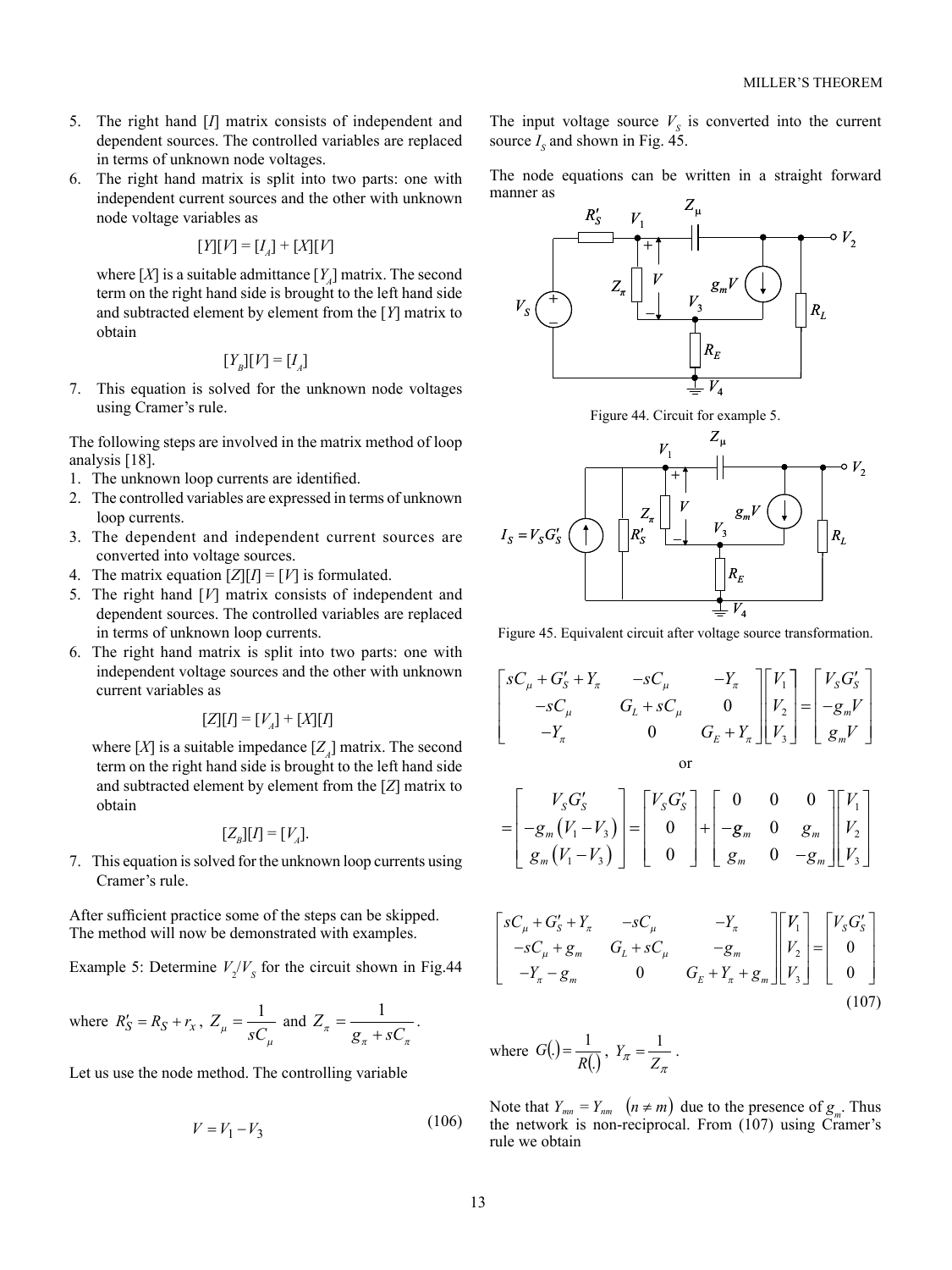$$
\frac{V_2}{V_S} = G_S' \frac{\begin{vmatrix} sC_{\mu} + G_S' + Y_{\pi} & 1 & -Y_{\pi} \\ -sC_{\mu} + g_m & 0 & -g_m \end{vmatrix}}{\begin{vmatrix} sC_{\mu} + G_S' + Y_{\pi} & 0 & G_E + Y_{\pi} + g_m \end{vmatrix}}}{\begin{vmatrix} sC_{\mu} + G_S' + Y_{\pi} & -sC_{\mu} & -Y_{\pi} \\ -sC_{\mu} + g_m & G_L + sC_{\mu} & -g_m \\ -Y_{\pi} - g_m & 0 & G_E + Y_{\pi} + g_m \end{vmatrix}}
$$

(108)

$$
=\frac{G'_{S}\{g_{m}(Y_{\pi}+g_{m})-(-sC_{\mu}+g_{m})(G_{E}+Y_{\pi}+g_{m})\}}{\left[(G_{E}+Y_{\pi}+g_{m})\{(G_{L}+sC_{\mu})(sC_{\mu}+G'_{S}+Y_{\pi})+\right]}\left[sC_{\mu}(-sC_{\mu}+g_{m})\}-(Y_{\pi}+g_{m})\{g_{m}sC_{\mu}+(G_{L}+sC_{\mu})Y_{\pi}\}\right]}
$$
\n(109)

This relation can also be obtained by using Miller's equivalents in succession as in [14] and simultaneously as explained above [15] but with a cumbersome lengthy algebra. In the present method, the algebra involved is only in solving (108).

Note that if  $R_E = 0$ , the circuit reduces to that given in Figure 3 of [14]. Here  $V_3 = 0$ . Hence, from (107) after deleting 3<sup>rd</sup> row and  $3<sup>rd</sup>$  column, we obtain

$$
\begin{bmatrix} y_{11} & y_{12} \\ y_{21} & y_{22} \end{bmatrix} \begin{bmatrix} V_1 \\ V_2 \end{bmatrix} = \begin{bmatrix} I_1 \\ I_2 \end{bmatrix}
$$

where

$$
y_{11} = sC_{\mu} + G'_{S} + Y_{\pi}, y_{12} = -sC_{\mu},
$$
  
\n
$$
y_{21} = -sC_{\mu} + g_{m}, y_{22} = G_{L} + sC_{\mu},
$$
  
\n
$$
I_{1} = V_{S}G'_{S}.
$$
  
\n(110)

Solving we obtain

$$
\frac{V_2}{V_S} = \frac{G_S'}{C_\pi} \left( \frac{s - \frac{g_m}{C_\mu}}{s^2 + s \left\{ \frac{G_L}{C_\mu} + \frac{G_S' + g_\pi + g_m + G_L}{C_\pi} \right\} + \frac{G_L (G_S' + g_\pi)}{C_\pi C_\mu} \right)}
$$
\n(111)

Alternatively, substituting  $R<sub>E</sub> = 0$  in (109), we can obtain (111) which is the same as given by eqn  $(12)$  in  $[14]$ .

Example 6: Determine  $V_o/V_s$  for the circuit shown in Figure

46 by loop analysis. Loop currents are shown.

The controlling variable

$$
I_b = I_1 - I_2 \tag{112}
$$

Eliminating the controlled current source the circuit reduces to that shown in Fig. 47.

The loop equations can be written in a straight forward manner as

$$
\begin{aligned}\nR_{S} + R_{B} + h_{ie} + R_{E} & -(h_{ie} + R_{E}) \\
-(h_{ie} + R_{E}) & R_{E} + h_{ie} + R_{C} + R\n\end{aligned}\n\begin{bmatrix}\nI_{1} \\
I_{2}\n\end{bmatrix}\n=\n\begin{bmatrix}\nV_{S} - h_{fe}I_{b}R_{E} \\
h_{je}I_{b} (R_{E} + R_{C})\n\end{bmatrix}\n=\n\begin{bmatrix}\nV_{S} - h_{fe}R_{E} (I_{1} - I_{2}) \\
h_{fe} (R_{E} + R_{C}) (I_{1} - I_{2})\n\end{bmatrix}\n=\n\begin{bmatrix}\nV_{S} \\
0\n\end{bmatrix}\n+\n\begin{bmatrix}\n-h_{fe}R_{E} & h_{fe}R_{E} \\
h_{fe} (R_{E} + R_{C}) & -h_{fe} (R_{E} + R_{C})\n\end{bmatrix}\n\begin{bmatrix}\nI_{1} \\
I_{2}\n\end{bmatrix}\n\end{aligned}
$$

or  
\n
$$
\begin{bmatrix}\nR_S + R_B + h_{ie} + R_E + h_{fe}R_E & -(h_{ie} + R_E) - h_{fe}R_E \\
-(h_{ie} + R_E) - h_{fe}(R_E + R_C) & R_E + h_{ie} + R_C + R + h_{fe}(R_E + R_C)\n\end{bmatrix}\times
$$
\n
$$
\begin{bmatrix}\nI_1 \\
I_2\n\end{bmatrix} =\n\begin{bmatrix}\nV_S \\
0\n\end{bmatrix}
$$

Solving

$$
I_1 = \frac{V_S[R + h_{ie} + (1 + h_{fe})(R_E + R_C)]}{\Delta} \tag{113}
$$

$$
I_2 = \frac{V_S[h_{ie} + (1 + h_{fe})R_E + h_{fe}R_C]}{\Delta}
$$
(114)

where

$$
\Delta = \begin{vmatrix} R_{S} + R_{B} + h_{ie} + R_{E} (1 + h_{fe}) & -[h_{ie} + R_{E} (1 + h_{fe})] \\ -[h_{ie} + R_{E} (1 + h_{fe}) + h_{fe} R_{C}] & R + h_{ie} + (1 + h_{fe}) (R_{E} + R_{C}) \end{vmatrix}
$$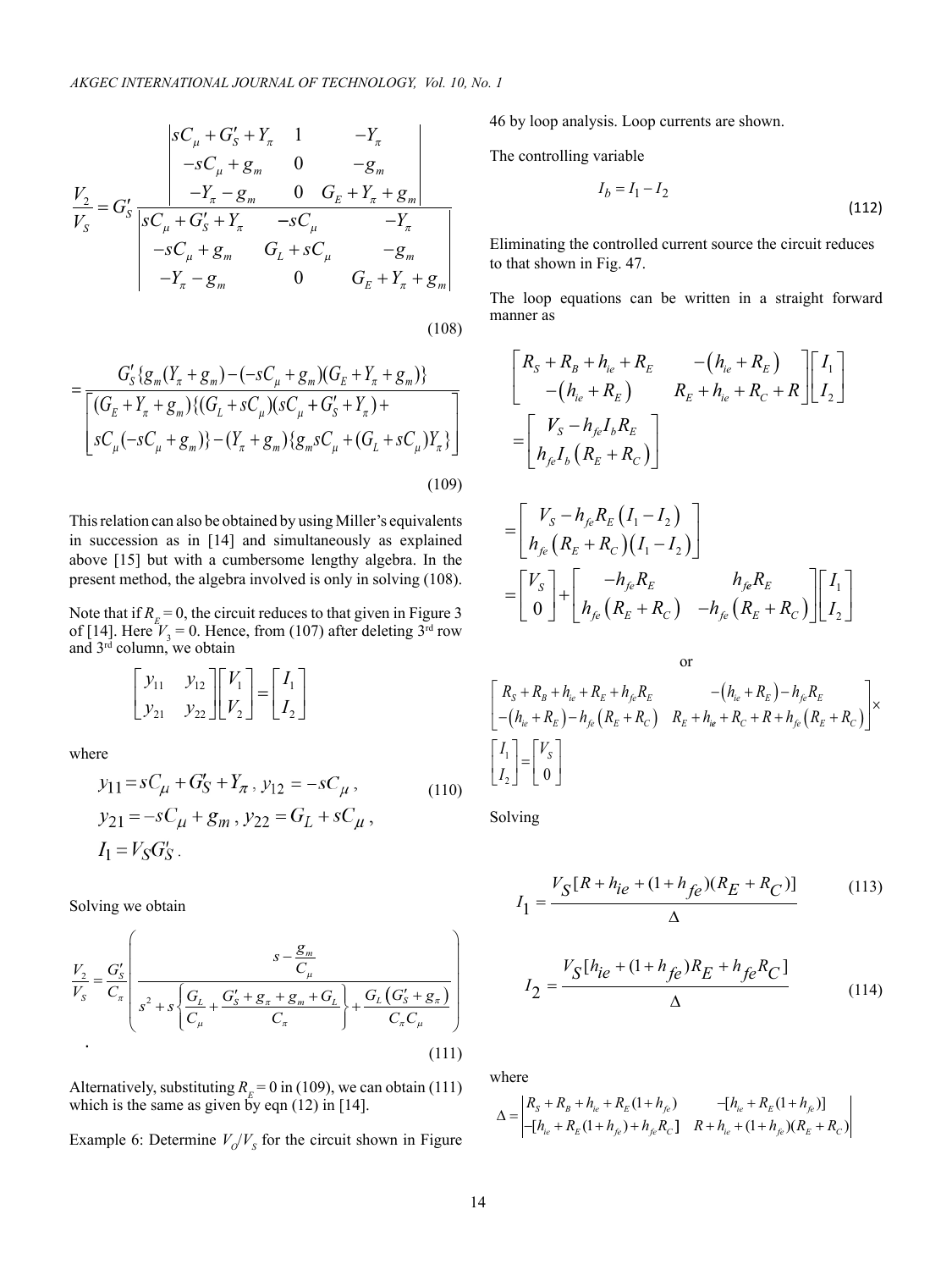

Figure 46. Circuit for example 6.



Figure 47. Equivalent circuit after source transformation.

From Figure 47

$$
V_O = -h_{fe}R_{C}I_b + R_{C}I_2 = -h_{fe}R_{C}I_1 + R_{C}(1 + h_{fe})I_2
$$

Substituting for  $I_1$  and  $I_2$  from (113) and (114) and simplifying we obtain

$$
\frac{V_O}{V_S} = \frac{-h_{fe}R_C R + R_C[h_{ie} + R_E(1 + h_{fe})]}{\left[ (R_S + R_B)[R + h_{ie} + (1 + h_{fe})(R_C + R_E)] + \right]}
$$
  
\n
$$
\left[ h_{ie} + R_E(1 + h_{fe})](R + R_C) \right]
$$
\n(115)

Note that if  $R \to \infty$ 

$$
\frac{V_O}{V_S} = \frac{-h_{fe}R_C}{R_S + R_B + h_{ie} + R_E(1 + h_{fe})}
$$
(116)

which tallies with the result of example 3 in [14].

Example 7: Determine output admittance *Yout* and reverse voltage gain  $A_r$  for the circuit shown in Fig.48 where *z*-parameters for the sub-network  $N_1$  are  $z_{11}$ ,  $z_{12}$ ,  $z_{21}$ ,  $z_{22}$ .



Figure 48. Circuit for example 7.

Here we have

$$
\begin{bmatrix} z_{11} & z_{12} \ z_{21} & z_{22} \end{bmatrix} \begin{bmatrix} I_1 \ I_2 \end{bmatrix} = \begin{bmatrix} V_1 \ V_2 \end{bmatrix} = \begin{bmatrix} V_S - I_1 R_S \ V_2 \end{bmatrix}
$$
  
\n
$$
\Rightarrow \begin{bmatrix} z_{11} = z_{11} + R_S & z_{12} = z_{12} \ z_{21} = z_{21} & z_{22} = z_{22} \end{bmatrix} \begin{bmatrix} I_1 \ I_2 \end{bmatrix} = \begin{bmatrix} V_S \ V_2 \end{bmatrix}.
$$
\n(117)

Output impedance seen by *RL*

$$
Z_{out} = \frac{V_2}{I_2}\Big|_{V_S=0} = \frac{1}{y_{22}} = \frac{\Delta z'}{z_{11}} = \frac{\Delta z + z_{22}R_S}{z_{11} + R_S}.
$$
 (118)

This is also obtainable (by a method other than the matrix approach) from the relation given on p 665 of [19]. Now

$$
Y_{out} = \frac{1}{Z_{out}} = \frac{z_{11} + R_S}{\Delta z + z_{22}R_S}
$$
(119)

Thus, including  $R_L$ 

$$
Y_{out} = \frac{1}{R_L} + \frac{z_{11} + R_S}{\Delta z + z_{22} R_S} = \frac{1}{R_L} + \frac{y_{22} + \Delta y R_S}{1 + y_{11} R_S} \,. \tag{120}
$$

Reverse voltage gain

$$
A_r = \frac{V_S}{V_2}\bigg|_{I_1=0} = \frac{z_{12}}{z_{22}} = \frac{z_{12}}{z_{22}} = -\frac{y_{12}}{y_{11}}
$$
(121)

Now consider the network  $N_1$  as shown in Figure 49 [4]. By the proposed matrix method, or directly from eqn (120) after substituting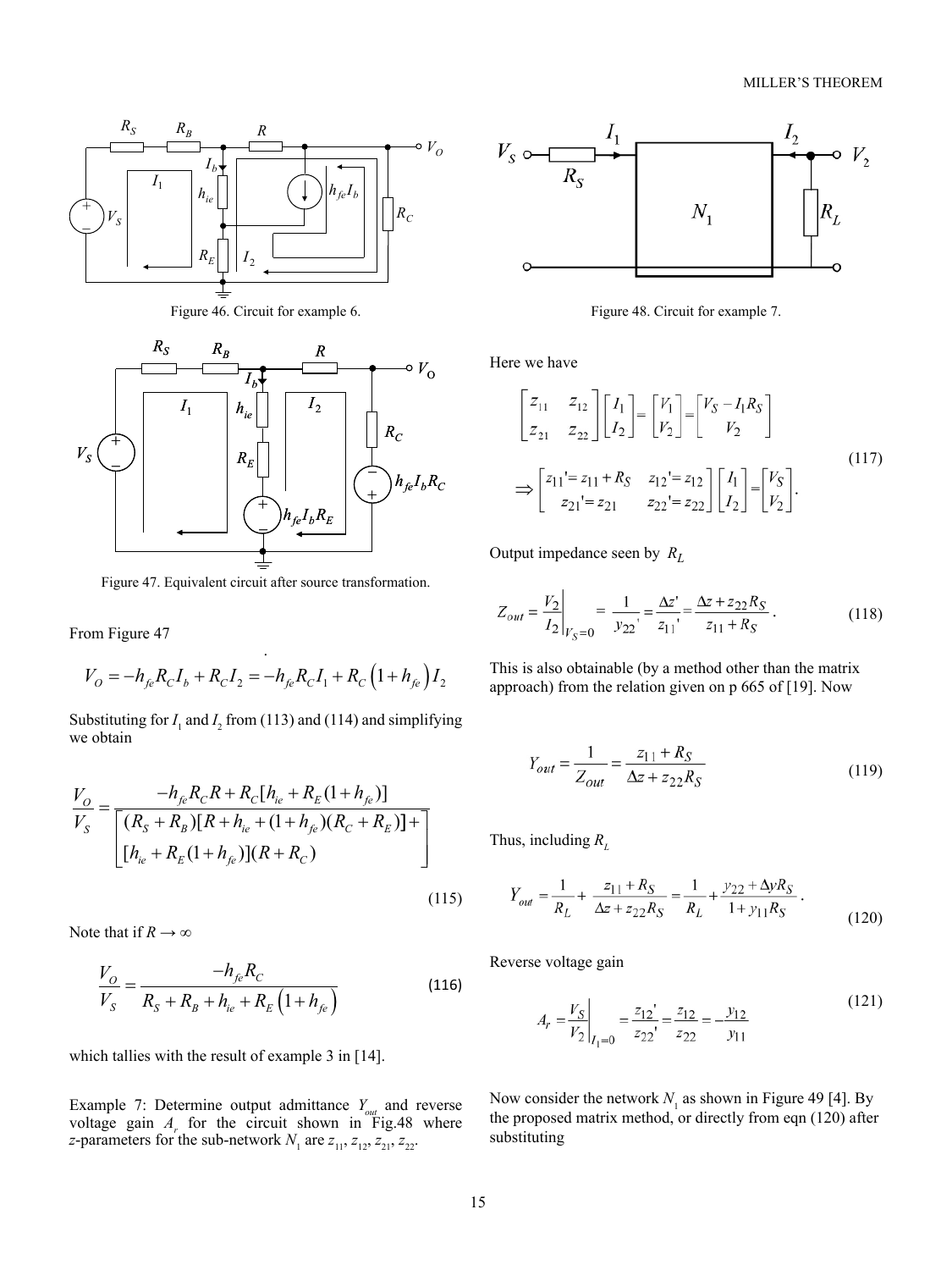

Figure 49. Network  $N_1$ .

$$
G'_{S} = 0, Y_{\pi} = sC_{11}, C_{\mu} = C_{12}, G_{L} = 0
$$
  
we obtain  $y_{11} = s(C_{11} + C_{12}), y_{12} = -sC_{12},$   
 $y_{21} = -sC_{12} + g_{m}, y_{22} = sC_{12}.$ 

Substituting for *y*'s, (120) and (121) yield, respectively,

$$
Y_{out} = \frac{1}{R_L} + sC_{12} \left[ \frac{1 + (g_m + sC_{11})R_S}{1 + s(C_{11} + C_{12})R_S} \right]
$$
(122)

and

$$
A_r = \frac{C_{12}}{(C_{11} + C_{12})}.
$$
 (123)

Note that eqn  $(122)$  is the same as eqn  $(6)$  in  $[4]$  which is obtained by direct analysis and not by Miller equivalent circuit approach.

## *Comparison with the method using superposition theorem and matrix method.*

There is a similarity between the methods based on superposition theorem [20] and Miller's equivalents. The former method is applicable to the circuits in which sources are dependent on some voltage or current; while the latter is applicable to the circuits in which the elements are dependent on some transfer function. However, in both the methods, one has to determine the controlling variables first and then any other desired voltage or current. We have seen above that the matrix method [18] is more efficient than the method using Miller's equivalents [15].

# IV. Generalized Miller Theorem

Table 1 gives the Miller equivalent circuits for the four connections of two 2-port networks  $N_1$  and  $N_2$  mentioned earlier. For each connection,  $N<sub>1</sub>$  is assumed to have a specific forward transfer function *A* as given in Table 2.

TABLE 2

| Connection |                     |                                |        |  |
|------------|---------------------|--------------------------------|--------|--|
| РP         | Voltage gain        | $A_v = V_v/V$                  | (124a) |  |
| SS         | Current gain        | $A_i = I_{\gamma}/I_{\gamma}$  | (124b) |  |
| <b>PS</b>  | Transfer admittance | $A_v = I_v/V$                  | (124c) |  |
| SP         | Transfer impedance  | $A_{\alpha} = V \mathcal{J} I$ | (124d) |  |

The following general procedure has been adopted in arriving at these Miller circuits.

## TABLE 1

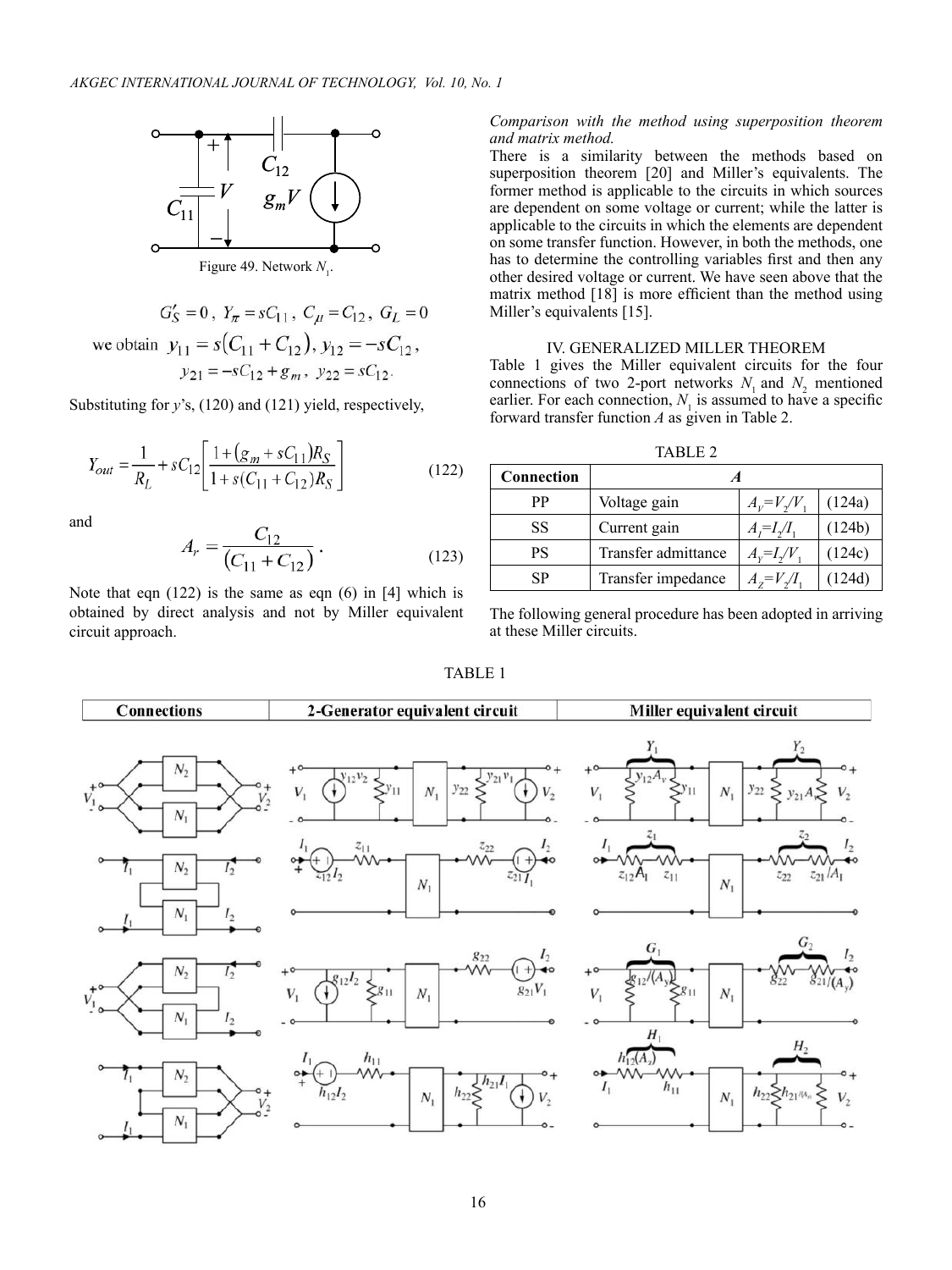*Step 1:*  $N_2$  is replaced by its appropriate two-generator equivalent circuit [1] depending upon its interconnection with *N*1 as given in Table 3.

*Step 2:* Each generator is then expressed in terms of the specific forward transfer function of  $N<sub>1</sub>$  as shown in Table 4.

| <b>TABLE 3</b> |                                |  |
|----------------|--------------------------------|--|
| Connection     | Equivalent circuit in terms of |  |
| РP             | $\nu$ parameters               |  |
| SS             | z parameters                   |  |
| PS             | g parameters                   |  |
| ςp             | h parameters                   |  |

*Step 3:* These generators are replaced by equivalent emittances using the substitution theorem [17]. The resulting circuits are shown in the last column of Table 1.

| Connection |                                                                   |
|------------|-------------------------------------------------------------------|
| PP         | $y_1, V_2 = (y_1, A) V_1$<br>$y_{21}V_1 = (y_{21}/A_v)V_2$        |
| SS         | $z_{12}J_2 = (z_{12}A_1)I_1$<br>$z_{21}I_1 = (z_{21}/A_1)I_2$     |
| PS         | $g_1, I_2 = g_1/(A_v)V_1$<br>$g_{21}V_1 = g_{21}/(A_v)I_1$        |
| SP         | $h_{12}V_2 = (h_{12}(A_2)I_1)$<br>$h_{21}I_1 = (h_{21}/(A_2)V_2)$ |

TABLE 4

*Step 4:* Two series (parallel) impedances (admittances) are finally replaced by a single equivalent impedances (admittance). We shall call it Miller's emittance. Thus

|                         | $Y_1 = y_{11} + y_{12} A_V$   | (125a) |
|-------------------------|-------------------------------|--------|
| Miller<br>$emittance =$ | $Y_2 = y_{22} + y_{21} / A_V$ | (125b) |
|                         | $Z_1 = z_{11} + z_{12} / A_I$ | (126a) |
|                         | $Z_2 = z_{22} + z_{21}A_I$    | (126b) |
|                         | $G_1 = g_{11} + g_{12} A_Y$   | (127a) |
|                         | $G_2 = g_{22} + g_{21} / A_V$ | (127b) |
|                         | $H_1 = h_{11} + h_{12} A_Z$   | (128a) |
|                         | $H_2 = h_{22} + h_{21} / A_Z$ | (128b) |

From the above theory, we make the following observations.

- 1. The approach followed here is general and different from that in [3][5][20].
- 2. Expressions for Miller emittances are simple and easy to remember. Because of the similarity in their expressions, a general Miller theorem can be stated as follows.

If two 2-port networks  $N_1$  and  $N_2$  are interconnected, Then  $N_2$  can be replaced by two-terminal emittances  $X_1$  and  $X_2$ at ports 1 and 2, respectively, given

$$
X_i = x_i + x_i A, \quad I = 1,2; \quad j = 2,1 \tag{128}
$$

where forward gain  $A$  of  $N_{_I}$  and  $x$  are defined Table V.

TABLE 5

| Connection | $\boldsymbol{A}$ | x              |                                    |
|------------|------------------|----------------|------------------------------------|
| РP         |                  | V              | Parallel elements $Y_1$ , $Y_2$    |
| SS         | A                | $\overline{z}$ | Series elements<br>Z1, Z2          |
| PS         |                  |                | Parallel element<br>Series element |
| SP         |                  |                | Series element<br>Parallel element |

4. PP and SS, PS and SP connections are dual pairs and so also are their equivalent circuits. The Miller equivalents corresponding to the former pair represent the generalized forms of those in [3]. The results of [5] follow after substituting in (127) and (128) the *g* and *h* parameters of the specific networks  $N_2$  used, i.e.,

$$
g_{11} = \frac{1}{Z_a + Z_b}, g_{12} = -g_{21} = \frac{Z_a}{Z_a + Z_b},
$$
  

$$
g_{22} = \frac{Z_a Z_b}{Z_a + Z_b}
$$
 (129)

and

$$
h_{11} = \frac{Z_a Z_b}{Z_a + Z_b}, h_{12} = -h_{21} = -\frac{Z_b}{Z_a + Z_b},
$$
  

$$
h_{22} = \frac{1}{Z_a + Z_b}.
$$
 (130)

Thus, Miller equivalents of PS and SP connections in Table 1 represent the generalized forms of those in [5].

- 6. Effect of *N2* is to modify the driving point immittances of  $N<sub>1</sub>$ . Thus, the Miller's theorem can be/has been beneficially used in two ways:
- i) *Analysis*—Complexity introduced by  $N_2$  network can be reduced by replacing it with equivalent Miller's immittances.
- ii) *Synthesis*—Driving point impedance of  $N<sub>1</sub>$  can be modified by connecting suitable  $N_2$  network to realize a desired impedance.

In the next section some applications of the Miller's theorem are given to demonstrate its power as an analytical tool in the analysis and synthesis of networks.

## V. APPLICATIONS

## *A. PP Connection*

This is the well-known connection which is often simplified by the Miller's theorem. However, it may be pointed out that the analysis becomes simplified only if  $A<sub>v</sub>$  is either known or can be determined independently. Examples where  $A_V$ is known can be seen in [21]. When  $A<sub>V</sub>$  is not known; the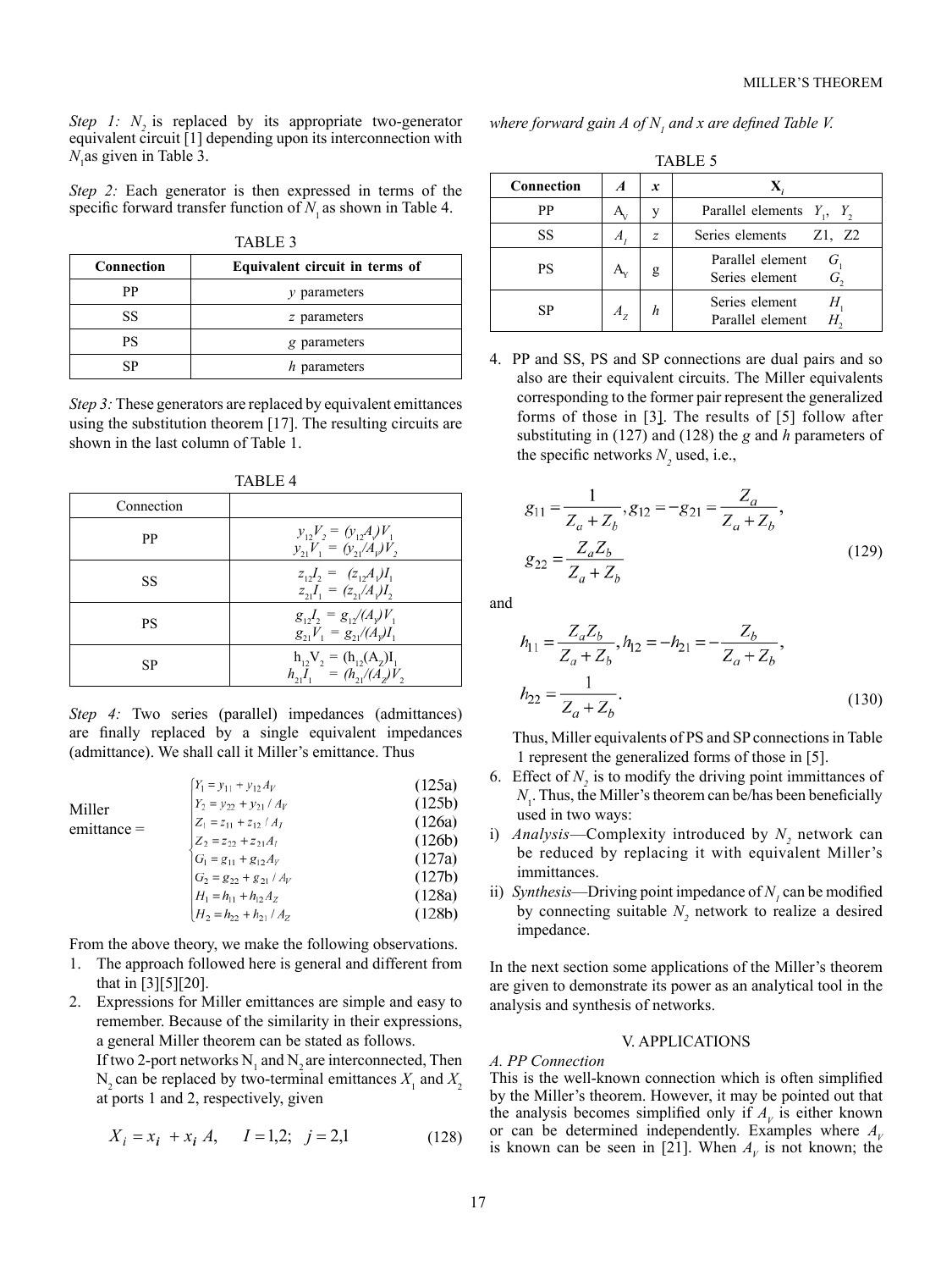analysis is carried out by assuming approximate value for  $A_V$ . For example, in high frequency analysis of common  $A_V$  emitter amplifier, a mid-band value of  $A_V$  is used as can easily be obtained by inspection [22, p. 468]. Similarly, while analysing the emitter follower [22, p. 474] and Darlington pair circuits,  $A<sub>V</sub>$  is assumed to be 1. We analyse here a circuit for which  $A_V$  is neither known nor assumed. Consider the FET amplifier circuit of Fig. 49(*a*). Its ac equivalent and the simplified circuit after replacing  $N_2$  by Miller impedances are shown in Fig. 50(*b*) and (*c*), respectively, where  $A_V = V_2/V_1$ . From Fig. 59(*c*), one can easily find that

$$
A_V = -\frac{\mu R_2 R_3 A_V}{(r_d + R_1)[(R_2 + R_3)A_V - R_2] + R_2 R_3 A_V}.
$$

Solving for  $A_v$ 

$$
A_V = -\frac{\mu R_2 R_3 - R_2 (r_d + R_1)}{(r_d + R_1)[(R_2 + R_3)A_V - R_2] + R_2 R_3 A_V}.
$$
  
Input resistance  $r_i = \frac{R_3}{1 - A_V}.$ 

The Miller theorem by Miller's theorem has not been explicitly used in synthesis of networks. We demonstrate here some applications in this area. First we take the synthesis of driving point functions. Consider the configuration shown in Fig. 51. After applying the Miller theorem, we find that the input impedance

$$
Z_{\dot{n}} = \frac{Z}{1 - A_V}.\tag{131}
$$



Figure 50. *(a)* FET amplifier, *(b)* ac equivalent circuit, *(c)* simplified circuit.



Figure 51. General configuration for realizing driving point functions.

Thus, to synthesize  $Z_{in}$  by this configuration, one has to determine suitable *Z* and  $A_v$ . From eqn (131)

$$
A_V = 1 - \frac{Z}{Z_n}.
$$

Split  $Z_{in}$  such that  $Z_{in} = Z_a Z_{RC}$  where  $Z_{RC}$  is RC realizable impedance. Let  $Z = Z_{RC}$ . Then

$$
A_V = 1 - \frac{Z}{Z_a} = 1 - \frac{1}{T}.
$$

Now  $A_V$  can be realized as follows. Realize  $T = Z_a$  as a voltage transfer function by suitable active-RC network. Then carry out  $\tau_{0I}$  and  $\tau_{IE}$  operations [23] in sequence or a  $\tau$ <sub>OEI</sub> operation in one shot on *T* to realize  $A_V$ . In the former case, if  $T = Z_a$  realization happens to be a chain of *n* cascaded networks having voltage transfer function  $T_1, T_2, \ldots, T_n$ , a number of  $A<sub>v</sub>$  realizations are possible. This is due to the fact that the reciprocal of *T* can be expressed as a product of the reciprocals of the voltage impedance. Let  $Z = Z_{\text{acc}}$ . Then

$$
P_{RC} = 1.1
$$

$$
A_V = 1 - \frac{Z}{Z_a} = 1 - \frac{1}{T}.
$$

transfer functions of a chain of subgroups of the entire circuit. For instance,

$$
\frac{1}{T} = \left(\frac{1}{T_1 T_2 T_3....T_n}\right) = \left(\frac{1}{T_1 T_2}\right)\left(\frac{1}{T_3}\frac{1}{T_4}...\frac{1}{T_n}\right) = ....
$$

Following the above procedure, realization of an NIC, a *C*-multiplier, an ideal inductor, and an FDNR (frequencydependent negative resistor) are given in Fig. 51(*a*). Realization steps are summarized in Table 6.

 $\overline{a}$ 

|             | NIC         | <b>C-Multiplier</b> | Inductor         | <b>FDNR</b> |
|-------------|-------------|---------------------|------------------|-------------|
| $Z_{in}$    | $-Z_{RC}$   | $1/KsC$ ,<br>K > 1  | $\boldsymbol{S}$ | $S^2$       |
| Ζ           | $Z_{_{RC}}$ | 1/sC                |                  |             |
| $T = Z_{o}$ |             | 1/K                 | S                | $S^2$       |
| А,          | 2           | $-(K-1)$            | $1 - 1/s$        | $1 - 1/s^2$ |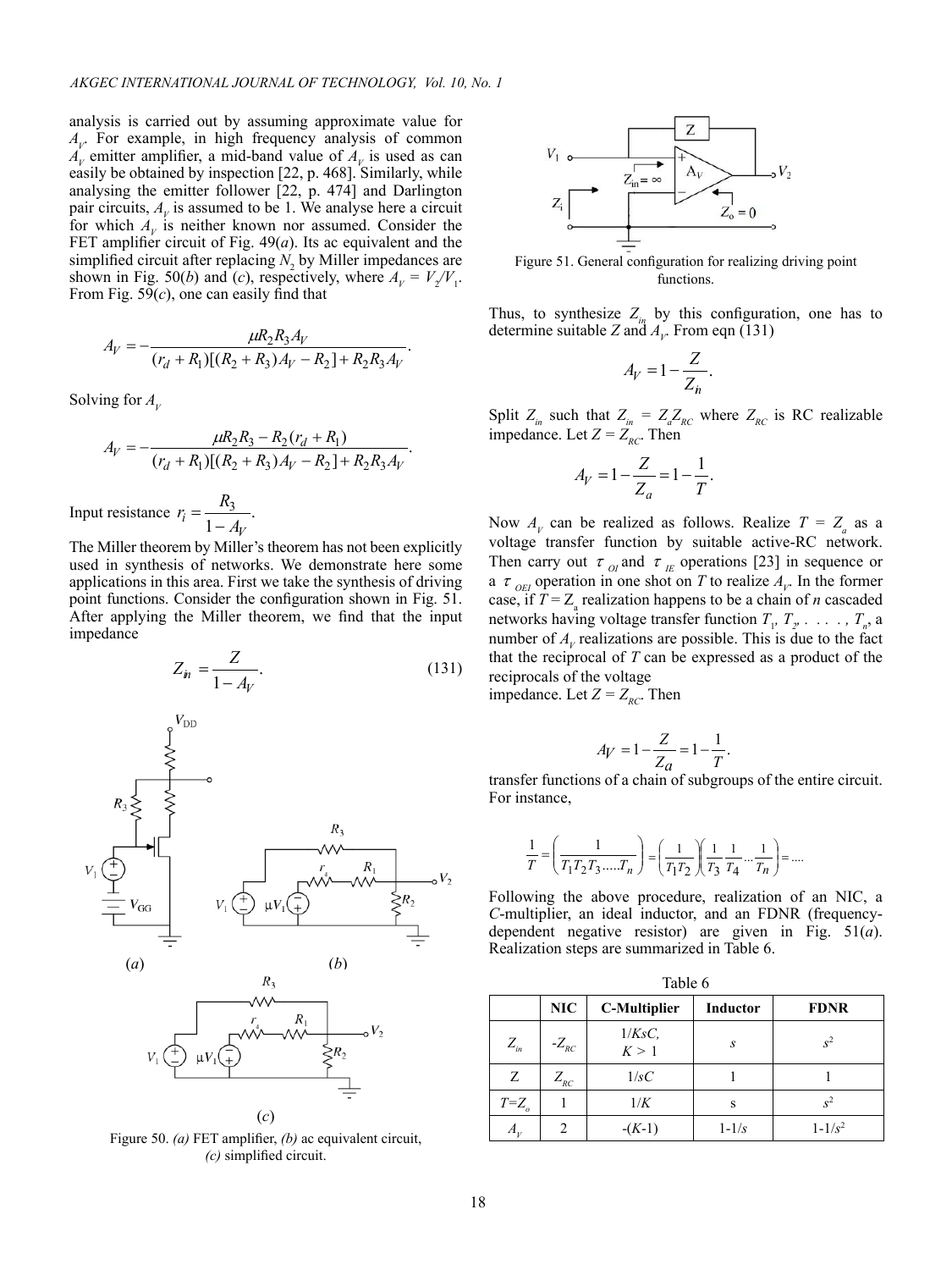In the inductor realization, we realized  $T = s$  by an inverting differentiator preceded by an inverter. In the case of FDNR,  $T = s^2$  has been realized by a cascade connection of two noninverting differentiators. In both cases,  $A<sub>V</sub>$  has been obtained by a  $T_{OEI}$  operation [23]. Other alternative realizations involving  $\tau_{0I}$  and  $\tau_{IE}$  operations are shown in Fig. 52(*b*).







Figure 52. (*a*) Realization of (*i*) NIC, (*ii*) C multiplier, (*iii*) ideal inductor, (*iv*) FDNR, (*b*) Additional realizations of (*i*) inductor, (*ii*) FDNR.

In the case of an inductor, two more realizations can be obtained by interchanging the order of inverter and differentiator in *T* realization in Fig. 52.

Now we consider the synthesis of transfer functions. Since the open-circuit voltage transfer function of the *RC* network  $N_A$  in Fig. 53 is  $T = -y_{21} / y_{22A}$ , the poles of *T* are restricted to the negative real axis only. However, if  $y_{22}$  is modified by adding another term, it may be possible to change the pole positions. This extra admittance term is provided by the Miller admittance reflected by the network connected to  $N_A$  as shown in Fig. 53. Poles may be shifted to the desired position by choosing the  $N_B$  network and  $A_V$  Kuh [25, p. 311] and the other structure [25, p. 311] are the special cases of the configuration of Fig. 53.

Now consider the circuit shown in Fig. 54. The short-circuit current transfer of the *RC* network  $N_A$  is  $-y_{21} / y_{11A}$ . Thus, the poles are restricted to the negative real axis. However, the Miller Admittance  $Y_1$ , reflected by the remaining portion of the circuit in Fig. 54, changes  $y_{11}$  and thus modifies the pole locations of the overall current transfer function. For simplicity of the synthesis,  $N_B$  in both Fig. 53 and 54 may be taken as a simple series admittance *Y*. The exact synthesis procedure can be seen in [24, p. 322]. Similarly, many other configurations, such as those given in [24, ch. 8], can also be



Figure 53. Active RC realization of voltage transfer function.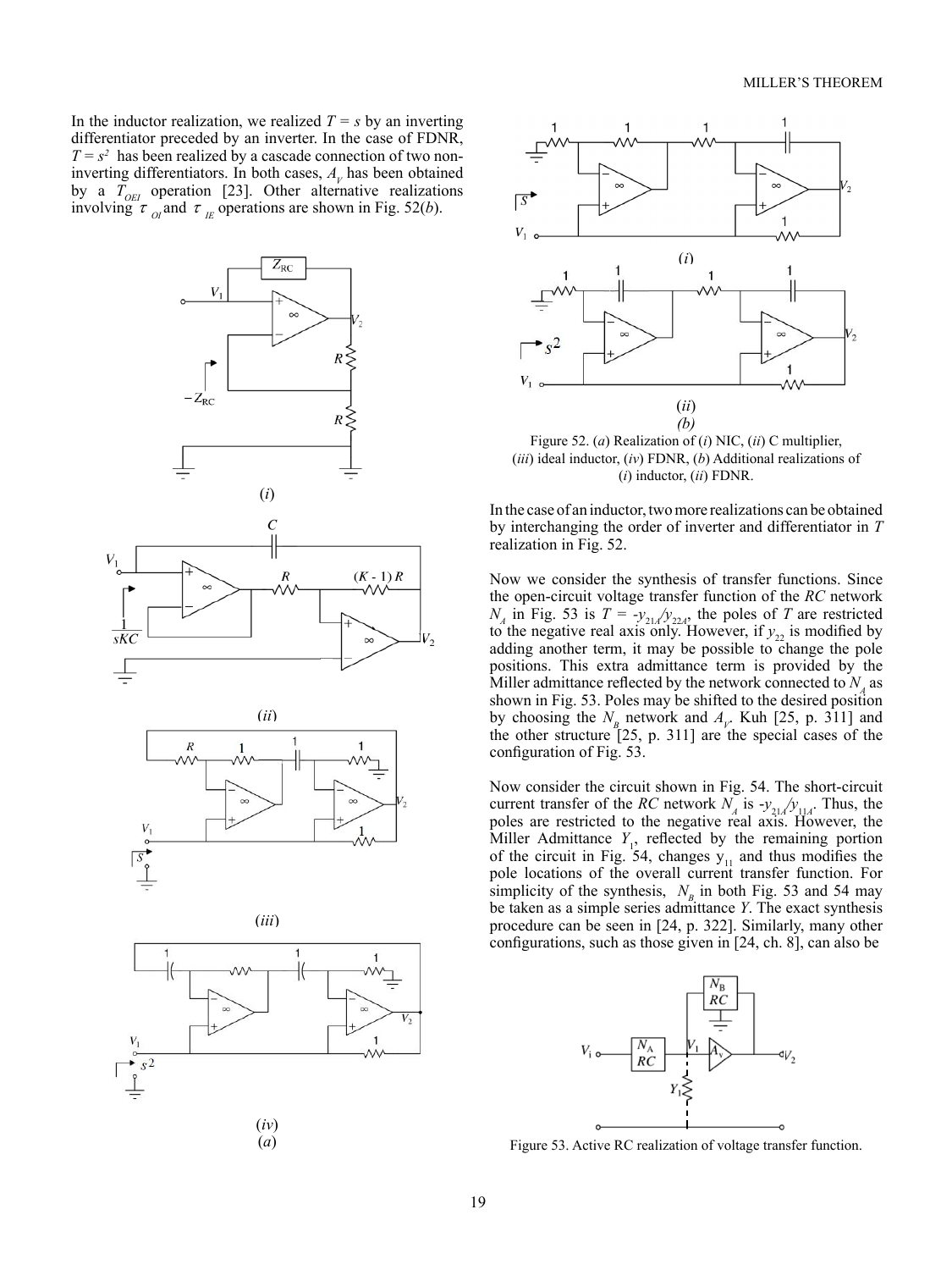

Figure 54. Active RC realization of current transfer function.

analysed through the Miller's theorem to see how poles and / or zeroes relocated.



Figure 55. (*a*) Equivalent circuit of common emitter amplifier, (*b*) Reduced circuit.

## *B. SS Connection*

Consider the ac equivalent circuit of a common emitter amplifier shown in Fig. 55(a); the reduced circuit after application of the Miller's theorem is shown in Fig. 55(b).

Thus, the Miller theorem explains the reflection of  $(1 + h_c)$ times larger input resistance of what is connected in the emitter leg. In a similar manner, one can easily verify that in common base amplifier, any resistance  $R<sub>B</sub>$  connected in the base leg is reflected as  $R_p/(1 + h_{fe})$  in the input circuit.

#### *C. PS Connection*

We have taken the circuit shown in Fig. 56(a) from [5]. After applying the Miller's theorem, it reduces to that shown in Fig. 56(b). Simple analysis leads to the result the same as obtained in [14].



Figure 56. (*a*) PS connection, (*b*) Reduced circuit.

#### *D. SP Connection*

An example of this type of connection is shown in Fig. 57(*a*) and (*b*) after applying the Miller's theorem*.* By inspection,

$$
\frac{V_O}{V_S} = -\frac{Z_f}{H_1} = -\frac{Z_f (Z_a + Z_b)}{Z_b (Z_a + Z_f)}.
$$
\n(137)

If  $Z_a \to \infty$ , it reduces to more familiar result  $V_d/V_s = -Z/Z_b$  of an inverting *OA* amplifier.

From the above applications, we see that the Miller's theorem drastically simplifies the analysis if a specific transfer function *A* of  $N_1$  is known However, in the analysis of feedback amplifiers, the specific transfer function *A* is usually not known. In such cases, the two generator equivalent circuits of Table 1 are quite useful [21], [25]